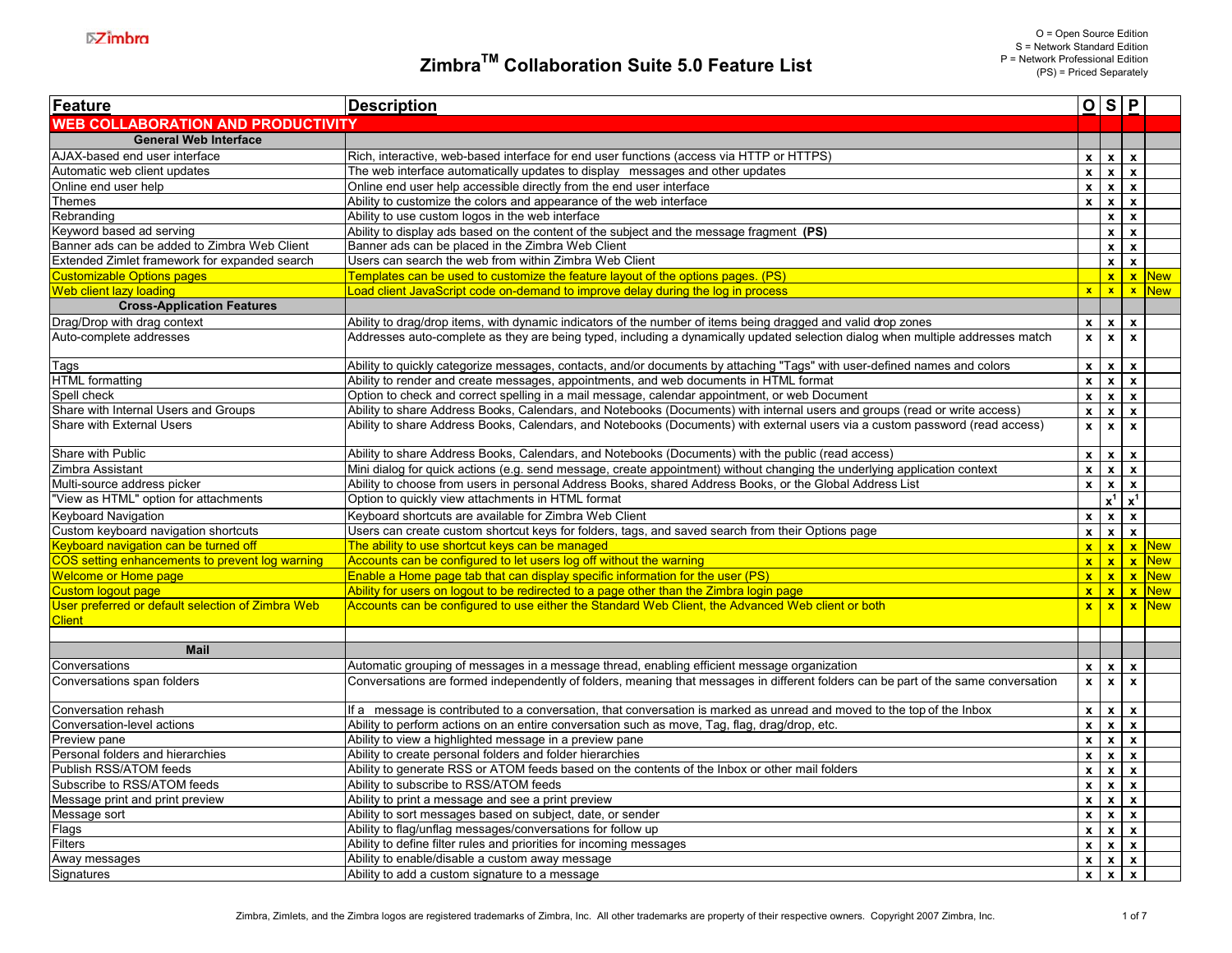| Feature                                           | <b>Description</b>                                                                                                                                              |                           | $Q$ S                     | $\mathsf{P}$              |              |
|---------------------------------------------------|-----------------------------------------------------------------------------------------------------------------------------------------------------------------|---------------------------|---------------------------|---------------------------|--------------|
| Compose in window                                 | Option to popup a separate window when composing a message                                                                                                      | $\pmb{\mathsf{x}}$        | $\overline{\mathbf{x}}$   | $\mathbf{x}$              |              |
| Drafts                                            | Ability to save in-progress messages to a Drafts folder                                                                                                         | $\mathbf{x}$              | $\mathbf{x}$              | $\mathbf{x}$              |              |
| User-controlled forwarding                        | Ability for a user to set an automatic forwarding address and choose whether to leave a copy in the primary mailbox                                             | $\pmb{\mathsf{x}}$        | $\mathbf{x}$              | $\mathbf{x}$              |              |
| Reply with attachments option                     | Option to Reply or Reply-All while retaining the attachments from the original message                                                                          | $\pmb{\mathsf{x}}$        | $\overline{\mathbf{x}}$   | $\mathbf{x}$              |              |
| Right-click message context menu                  | Right-clicking a message displays a menu of actions to take on that message (e.g. Mark Read, Reply, Delete)                                                     | $\pmb{\mathsf{x}}$        | $\boldsymbol{\mathsf{x}}$ | $\mathbf{x}$              |              |
| Right-click email address context menu            | Right-clicking an email address displays a menu of actions to take on that address (e.g. view website, add/edit contact, create filter,<br>search for messages) | $\pmb{\mathsf{x}}$        | $\pmb{\mathsf{x}}$        | $\pmb{\chi}$              |              |
| Hover over attached image shows preview           | Hovering over an image attachment in a message displays a thumbnail preview of the image                                                                        | $\pmb{\mathsf{x}}$        | $\mathbf{x}$              | $\mathbf{x}$              |              |
| Create calendar appointment from message          | Ability to drag a message to a mini-calendar date to create an appointment based on the message                                                                 | $\pmb{\mathsf{x}}$        | $\mathbf{x}$              | $\mathbf{x}$              |              |
| Quota indicator                                   | Visual indicator of quota and amount of quota consumed                                                                                                          | $\boldsymbol{\mathsf{x}}$ | $\overline{\mathbf{x}}$   | $\mathbf{x}$              |              |
| Export messages as ZIP file                       | Ability to export a set of messages as a ZIP file                                                                                                               | $\boldsymbol{\mathsf{x}}$ | $\pmb{\mathsf{x}}$        | $\pmb{\chi}$              |              |
| Reply/Reply-All Toggle                            | Ability to toggle between Reply and Reply-All while composing a reply                                                                                           | $\boldsymbol{\mathsf{x}}$ | $\pmb{\chi}$              | $\pmb{\chi}$              |              |
| Mail Identities                                   | Ability to create multiple identities in Zimbra Web Client and use different names and mail settings.                                                           | $\pmb{\mathsf{x}}$        | $\mathbf{x}$              | $\mathbf{x}$              |              |
| Support for multiple external email accounts      | Within ZWC, users can identify other POP email accounts that they have, retrieve email from those accounts and save in specific<br>folders                      | $\pmb{\mathsf{x}}$        | $\pmb{\chi}$              | $\pmb{\chi}$              |              |
| Reading Pane view can be set                      | Users can set their default preference for viewing messages in the reading pane                                                                                 | $\mathbf{x}$              | $\boldsymbol{\mathsf{x}}$ | $\boldsymbol{\mathsf{x}}$ |              |
| User-specified default HTML settings              | Users can set the default font family, font size and font color to use when composing email messages and Documents pages                                        | $\mathbf{x}$              | $\mathbf{x}$              | $\mathbf{x}$              |              |
| <b>Shared mailbox folders</b>                     | Users can share their mailbox folders and set the permission levels to manage or to view-only                                                                   | $\mathbf{x}$              | $\mathbf{x}$              |                           | $x$ New      |
| Ability to insert inline images in HTML Editor    | Users can insert inline images in email messages and calendar appointments                                                                                      | $\mathbf{x}$              | $\mathbf{x}$              |                           | $x$ New      |
| Signature Length can be set                       | Admins can configure the maximum number of characters used in a signature                                                                                       | $\mathbf{x}$              | $\mathbf{x}$              |                           | $x$ New      |
| Definable expiration policy for systems folders   | Admin can define expiration policy for individual mailbox folders                                                                                               | $\mathbf{x}$              | $\mathbf{x}$              |                           | $x$ New      |
| Account quota warning                             | Users will receive an email message warning of quota usage based on a threshold defined by administrator                                                        | $\mathbf{x}$              | $\mathbf{x}$              |                           | $x$ New      |
| Results of a URL can be made attachments          | Users can attach a URL to an email message                                                                                                                      | $\mathbf{x}$              | $\mathbf{x}$              |                           | x New        |
| Double click on mail opens message in new window  | Users can double-click on a message in message view to expand the view pane to full view                                                                        | $\mathbf{x}$              | $\mathbf{x}$              | $\mathbf{x}$              | <b>New</b>   |
| Different signatures can be defined               | Users can define up to three different email signatures to use                                                                                                  | $\mathbf{x}$              | $\mathbf{x}$              |                           | <b>x</b> New |
| Email feature can be disabled                     | Administrators can disable this feature on a COS or Account basis                                                                                               | $\mathbf{x}$              | $\mathbf{x}$              |                           | $x$ New      |
| <b>Checkboxes to select mail</b>                  | Users can check multiple emails in the list view to mark as read/unread/tag, delete, or to move to a different folder                                           | $\mathbf{x}$              | $\mathbf{x}$              |                           | $x$ New      |
| Message priority can be set                       | When sending a message, the priority is normal, but it can be set to high or low as well                                                                        | $\mathbf{x}$              | $\mathbf{x}$              |                           | $x$ New      |
| <b>Instant Notification</b>                       | Users can get immediate notification of new mail                                                                                                                | $\mathbf{x}$              | $\mathbf{x}$              |                           | $x$ New      |
| Multiple messages can be forwarded                | Multiple messages can be selected and forwarded in one email                                                                                                    | $\mathbf{x}$              | $\mathbf{x}$              |                           | <b>x</b> New |
| Aggregation of mail accounts using IMAP           | Users can aggregate multiple external accounts in their Zimbra account using IMAP                                                                               | $\pmb{\mathsf{x}}$        | $\mathbf{x}$              |                           | $x$ New      |
| View the number and total size of items in folder | Users can right click on a folder to see the number of messages and the total size of items in folder                                                           | $\mathbf{x}$              | $\hat{\mathbf{x}}$        |                           | $x$ New      |
| <b>Address Book</b>                               |                                                                                                                                                                 |                           |                           |                           |              |
| <b>Contact Card View</b>                          | Business card view of Contacts                                                                                                                                  | $\mathbf x$               | $\pmb{\chi}$              | $\mathbf{x}$              |              |
| Contact List View with Preview Pane               | List view of Contacts with preview pane                                                                                                                         | $\boldsymbol{\mathsf{x}}$ | $\pmb{\chi}$              | $\mathbf{x}$              |              |
| Import/export contacts in CSV format              | Ability to import/export Contacts in .csv format                                                                                                                | $\pmb{\mathsf{x}}$        | $\mathbf{x}$              | $\mathbf{x}$              |              |
| Import/export vCards                              | Ability to import/export contacts in vCard (.vcf) format                                                                                                        | $\mathbf{x}$              | $\mathbf{x}$              | $\mathbf{x}$              |              |
| Contact print and print preview                   | Ability to print a single Contact or list of Contacts and see a print preview                                                                                   | $\pmb{\mathsf{x}}$        | $\pmb{\mathsf{x}}$        | $\mathbf{x}$              |              |
| Right-click Contact context menu                  | Right-clicking a Contact displays a menu of actions to take on the Contact (e.g. compose message, search for messages)                                          | $\boldsymbol{\mathsf{x}}$ | $\pmb{\mathsf{x}}$        | $\mathbf{x}$              |              |
| Drag/drop Contact to mini-cal date to create      | Ability to drag a Contact to a mini-calendar date to create an appointment with that Contact                                                                    | $\pmb{\mathsf{x}}$        | $\overline{\mathbf{x}}$   | $\mathbf{x}$              |              |
| appointment                                       |                                                                                                                                                                 |                           |                           |                           |              |
| Multiple Address Books per mailbox                | Ability to create multiple Address Books in a single mailbox                                                                                                    | $\mathbf{x}$              | $\boldsymbol{x}$          | $\mathbf{x}$              |              |
| Move/copy contacts across Address Books           | Ability to move/copy contacts from one Address Book to another (based on access privileges)                                                                     | $\pmb{\mathsf{x}}$        | $\boldsymbol{\mathsf{x}}$ | $\mathbf{x}$              |              |
| Personal Distribution Lists (Group Lists)         | Ability to create group contact lists in their user Address Books                                                                                               | $\mathbf{x}$              | $\pmb{\chi}$              | $\mathbf{x}$              |              |
| <b>Tabbed view of contacts</b>                    | Address book displays individual contact information in tabbed view                                                                                             | $\mathbf{x}$              | $\mathbf{x}$              |                           | <b>x</b> New |
| <b>Add Photos to contacts</b>                     | Photos and images can be uploaded to contacts in Address Books                                                                                                  | $\mathbf{x}$              | $\mathbf{x}$              |                           | $x$ New      |
| Calendar                                          |                                                                                                                                                                 |                           |                           |                           |              |
| Personal scheduling                               | Ability to schedule personal appointments                                                                                                                       | $\mathbf x$               | $\boldsymbol{x}$          | $\boldsymbol{\mathsf{x}}$ |              |
| Group scheduling                                  | Ability to schedule meetings and view attendees' free/busy information                                                                                          | $\mathbf{x}$              | $\mathbf{x}$              | $\mathbf{x}$              |              |
| Recurrences and recurrence exceptions             | Ability to create recurring meetings and exceptions to recurring meetings                                                                                       | $\mathbf{x}$              | $\mathbf{x}$              | $\boldsymbol{\mathsf{x}}$ |              |
| Resource scheduling                               | Ability to book resources (locations, equipment, etc.) for a meeting                                                                                            |                           | $x \mid x$                | $\mathbf{x}$              |              |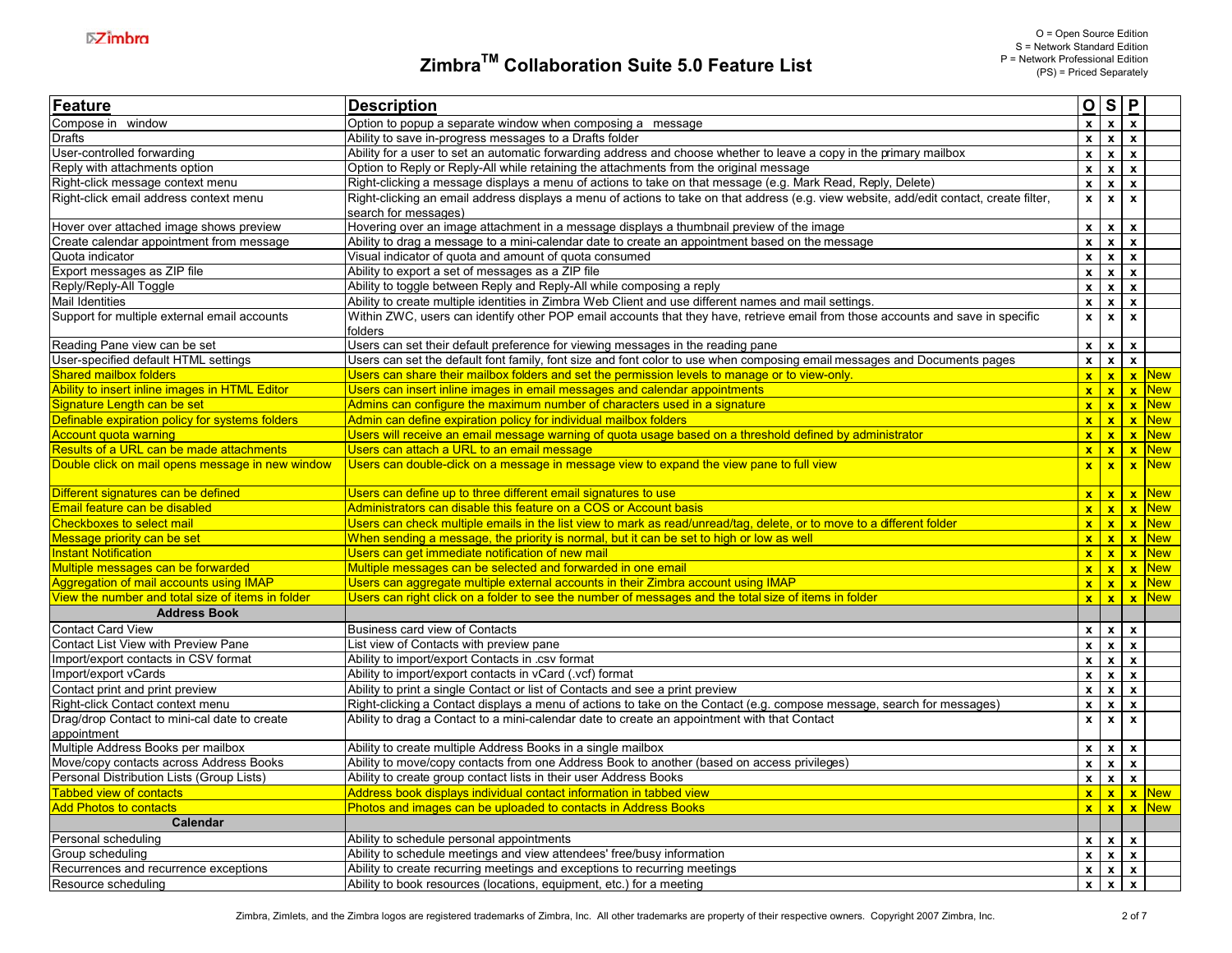| Feature                                            | <b>Description</b>                                                                                                                       | O S P                     |                           |                           |              |
|----------------------------------------------------|------------------------------------------------------------------------------------------------------------------------------------------|---------------------------|---------------------------|---------------------------|--------------|
| Resource search by attributes                      | Ability to search for available resources by attributes such as site, building, floor, and capacity                                      | $\overline{\mathbf{x}}$   |                           | $x \mid x$                |              |
| Resource auto-respond                              | Ability to configure a resource to auto-respond to scheduling requests based on availability                                             | $\mathbf{x}$              |                           | $x \mid x$                |              |
| Calendar alerts                                    | Option to enable an alert popup for upcoming appointments                                                                                | $\mathbf{x}$              | $\mathbf{x}$              | $\pmb{\chi}$              |              |
| Time zone adjustment                               | Appointments/schedules are automatically displayed in the users current time zone                                                        | $\boldsymbol{\mathsf{x}}$ | $\pmb{\chi}$              | $\mathbf{x}$              |              |
| Per-appointment time zone setting                  | Ability to set an explicit time zone for an appointment                                                                                  | $\mathbf{x}$              | $\mathbf{x}$              | $\mathbf{x}$              |              |
| Day, Week, Work Week, Month views                  | Ability to view calendars in Day, Week, Work Week, or Month views                                                                        | $\mathbf{x}$              | $\mathbf{x}$              | $\mathbf{x}$              |              |
| Customizable first day of week                     | User setting for the first day of the week; value chosen impacts the Week calendar view                                                  | $\mathbf{x}$              | $\mathbf{x}$              | $\mathbf{x}$              |              |
| Create/drag appointment inline in calendar views   | Ability to create an appointment and/or drag an appointment's boundaries inline in calendar views                                        | $\pmb{\mathsf{x}}$        | $\pmb{\mathsf{x}}$        | $\pmb{\mathsf{x}}$        |              |
| Quick Accept/Tentative/Decline from calendar views | Ability to quickly mark Accept/Tentative/Decline from calendar views                                                                     | $\pmb{\mathsf{x}}$        | $\boldsymbol{\mathsf{x}}$ | $\boldsymbol{\mathsf{x}}$ |              |
| Faded display of declined appointments             | Declined appointments display faded so that the user remains aware of their occurrence                                                   | $\mathbf{x}$              | $\mathbf{x}$              | $\boldsymbol{\mathsf{x}}$ |              |
| Calendar print and print preview                   | Ability to print calendars in day, week, work week, or month views and see a print preview                                               | $\pmb{\mathsf{x}}$        | $\pmb{\mathsf{x}}$        | $\boldsymbol{\mathsf{x}}$ |              |
| Hover over appointment shows details               | Hovering over an appointment in calendar view displays additional appointment details                                                    | $\mathbf{x}$              |                           | $x \mid x$                |              |
| Mini-cal                                           | Option to display a miniature calendar at all times                                                                                      | $\mathbf{x}$              | $\pmb{\chi}$              | $\boldsymbol{\mathsf{x}}$ |              |
| Hover over date in mini-cal shows schedule         | Hovering over a date in the mini-cal displays calendar information for that date                                                         | $\mathbf{x}$              | $\mathbf{x}$              | $\mathbf{x}$              |              |
| Right-click mini-cal context menu                  | Right-clicking on the mini-cal displays a menu of actions to take on the associated date (e.g. add appointment, search for messages)     | $\mathbf{x}$              | $\mathbf{x}$              | $\mathbf{x}$              |              |
| Multiple calendars per mailbox                     | Ability for a user to create multiple calendars within a single account                                                                  | $\mathbf{x}$              | $\mathbf{x}$              | $\boldsymbol{\mathsf{x}}$ |              |
| Free/busy inclusion by calendar                    | Ability for a user to designate which calendars will be included in the user's free/busy calculations                                    | $\mathbf{x}$              | $\mathbf{x}$              | $\boldsymbol{\mathsf{x}}$ |              |
| Subscribe to external calendars                    | Ability to subscribe to an external calendar in iCalendar (.ics) format                                                                  | $\mathbf{x}$              | $\mathbf{x}$              | $\mathbf{x}$              |              |
| Publish calendar in iCalendar format               | Ability to publish/export a calendar in iCalendar (.ics) format                                                                          | $\mathbf{x}$              | $\mathbf{x}$              | $\mathbf{x}$              |              |
| Multi-calendar overlay views                       | Ability for a user to view multiple calendars overlaid in the same view, which each calendar optionally represented by a different color | $\pmb{\mathsf{x}}$        | $\pmb{\mathsf{x}}$        | $\pmb{\chi}$              |              |
| Schedule "thermometer"                             | When viewing multiple calendars, option to view a "thermometer" that indicates the degree of conflict at each potential time slot        | $\mathbf{x}$              | $\pmb{\chi}$              | $\pmb{\mathsf{x}}$        |              |
| Import calendars as ics iCal files                 | Users can import calendar iCalendars (.ics)                                                                                              | $\mathbf{x}$              |                           |                           | $x \, x$ New |
| Mark appointments as private                       | Appointments can be marked as private or public.                                                                                         | $\mathbf{x}$              | $\mathbf{x}$              | $\mathbf{x}$              | <b>New</b>   |
| Calendars can be for personal appointments only    | Administrators can configure the Calendar feature to be able to create only personal appointments                                        | $\mathbf{x}$              | $\mathbf{x}$              | $\mathbf{x}$              | New          |
| Search for appointments                            | Users can search for appointments within their calendars                                                                                 | $\mathbf{x}$              | $\mathbf{x}$              | $\mathbf{x}$              | <b>New</b>   |
| <b>HTML Read-Only View for Public Calendars</b>    | Public calendars display in HTML read-only format                                                                                        | $\mathbf{x}$              | $\mathbf{x}$              | $\mathbf{x}$              | <b>New</b>   |
| <b>Tasks</b>                                       |                                                                                                                                          |                           |                           |                           | <b>New</b>   |
| <b>Manage tasks</b>                                | Add tasks and set the start and due date, set the priority and keep track of the progress and percentage complete                        | $\mathbf{x}$              | $\mathbf{x}$              | $\mathbf{x}$              | <b>New</b>   |
| <b>Share task lists</b>                            | Share task lists with internal and external users and set permission levels to manage or to view-only                                    |                           |                           | x x x                     | <b>New</b>   |
| <b>Create task folders</b>                         | Users can organize task lists into folders                                                                                               | $\mathbf{x}$              | $\mathbf{x}$              | $\mathbf{x}$              | <b>New</b>   |
| <b>Sort tasks</b>                                  | Users can sort tasks by Status or Due Date                                                                                               | $\mathbf{x}$              | $\mathbf{x}$              | $\mathbf{x}$              | <b>New</b>   |
| <b>Prioritize tasks</b>                            | Users can set the priority of tasks to high, normal or low                                                                               |                           | x   x                     | $\mathbf{x}$              | <b>New</b>   |
| <b>Tag tasks</b>                                   | Individual tasks can be tagged                                                                                                           |                           | x   x                     | $\mathbf{x}$              | <b>New</b>   |
| <b>Attachments to tasks</b>                        | Files can be attached to a tasks                                                                                                         |                           | x   x                     | $\mathbf{x}$              | <b>New</b>   |
| <b>Documents</b>                                   |                                                                                                                                          |                           |                           |                           |              |
| Rich Web Document authoring                        | Ability to create rich web Documents with WYSIWYG or HTML editing                                                                        | $\mathbf{x}$              | $\mathbf{x}$              | $\boldsymbol{\mathsf{x}}$ |              |
| Notebooks                                          | Ability to create a notebooks as a Document repository and as a mechanism for navigating through Documents                               | $\mathbf{x}$              |                           | $x \mid x$                |              |
| Multiple notebooks per mailbox                     | Ability to create multiple notebooks in a single mailbox                                                                                 | $\overline{\mathbf{x}}$   | $\overline{\mathbf{x}}$   | $\boldsymbol{x}$          |              |
| Domain-level Notebook option                       | Ability to create a notebook that is shared by everyone within a domain                                                                  | $\mathbf{x}$              | $\mathbf{x}$              | $\boldsymbol{\mathsf{x}}$ |              |
| Links                                              | Ability to insert links in Documents to other Documents or to external URLs                                                              | $\mathbf{x}$              | $\mathbf{x}$              | $\boldsymbol{\mathsf{x}}$ |              |
| Attachments as Documents                           | Ability to upload Attachments as Documents                                                                                               | $\mathbf{x}$              | $\mathbf{x}$              | $\boldsymbol{\mathsf{x}}$ |              |
| Ajax Linking & Embedding (ALE)                     | Ability to embed rich content objects as independently editable items inside a web Document                                              | $\mathbf{x}$              | $\mathbf{x}$              | $\mathbf{x}$              |              |
| Inline images                                      | Ability to embed an image as an ALE object inside a web Document                                                                         | $\mathbf{x}$              | $\mathbf{x}$              | $\boldsymbol{\mathsf{x}}$ |              |
| Inline spreadsheets                                | Ability to embed a spreadsheet as an ALE object inside a web Document                                                                    | $\mathbf{x}$              | $\mathbf{x}$              | $\boldsymbol{\mathsf{x}}$ |              |
| Document print and print preview                   | Ability to print a Document and see a print preview                                                                                      | $\mathbf{x}$              | $\boldsymbol{\mathsf{x}}$ | $\mathbf{x}$              |              |
| Versioning                                         | Pages show when last modified and version                                                                                                |                           |                           |                           |              |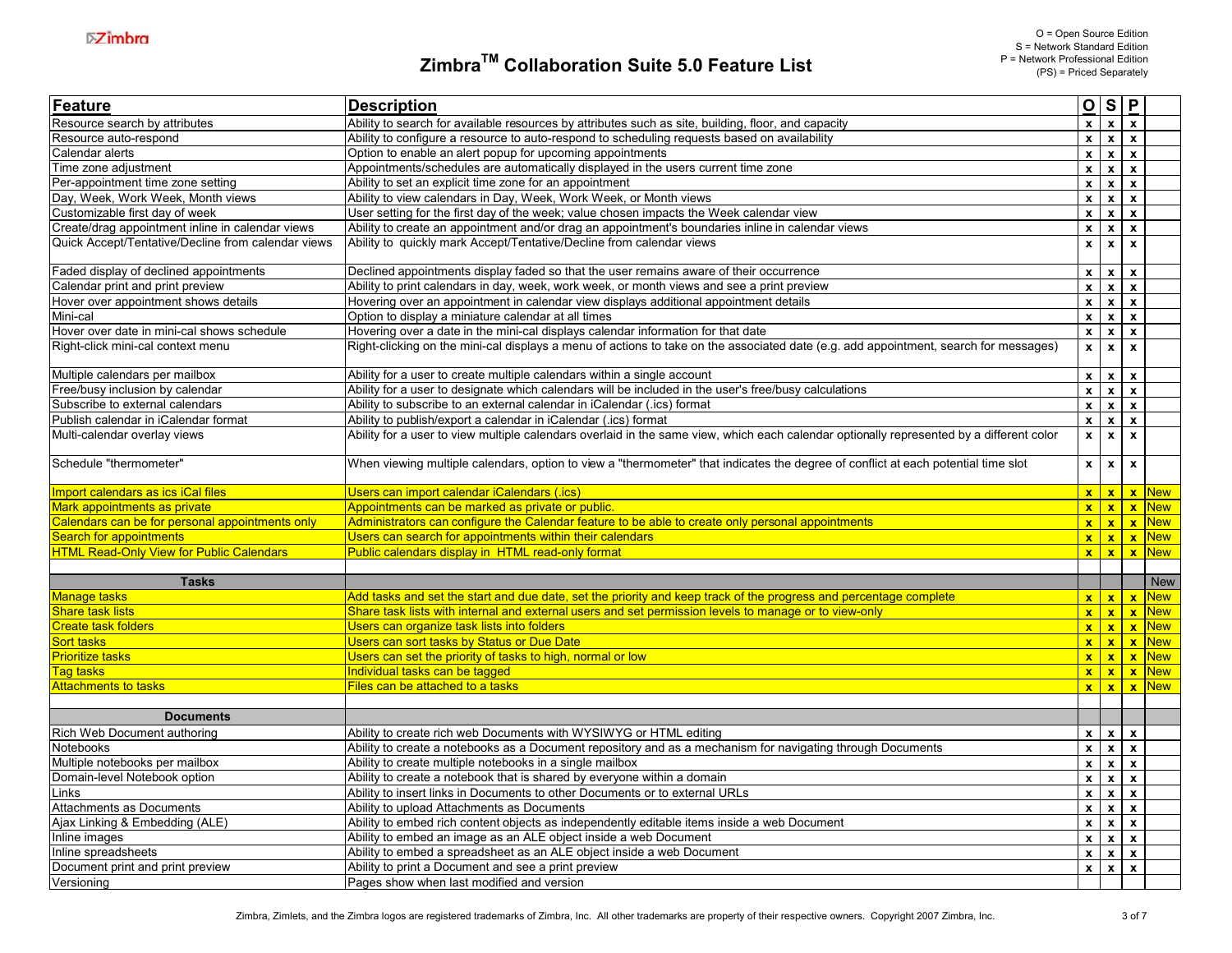| <b>Feature</b>                                            | <b>Description</b>                                                                                                                          |                              |                         | $O$ $S$ $P$                   |                   |
|-----------------------------------------------------------|---------------------------------------------------------------------------------------------------------------------------------------------|------------------------------|-------------------------|-------------------------------|-------------------|
| <b>Briefcase</b>                                          |                                                                                                                                             |                              |                         |                               | <b>New</b>        |
| <b>Briefcase</b>                                          | Users can upload files to their mailbox and can access them from any computer                                                               |                              |                         | x x x                         |                   |
| Ability to add mail attachments                           | Users can add email attachments to a selected folder                                                                                        |                              |                         | x x x                         |                   |
|                                                           |                                                                                                                                             |                              |                         |                               |                   |
| $Z$ imlets <sup>TM</sup>                                  |                                                                                                                                             |                              |                         |                               |                   |
| Zimlets infrastructure                                    | Ability to dynamically interact with internet/intranet applications and data sources during a ZCS session                                   |                              |                         | $x \mid x \mid x$             |                   |
| Custom Zimlets design framework                           | Design framework for building custom Zimlets                                                                                                |                              |                         | $x \mid x \mid x$             |                   |
| Content recognition and Zimlet trigger                    | Ability to recognize content patterns (e.g. dates, phone numbers) in mailbox items and to trigger a Zimlet(s) based on that content         |                              |                         | $x \mid x \mid x$             |                   |
| Zimlet hover-over displays                                | Dynamic displays that appear when hovering over recognized content patterns, including displays of external images/data                     |                              |                         | $x \mid x \mid x$             |                   |
| Zimlet hover-over action menus                            | Dynamic action menus that appear when right-clicking recognized content patterns                                                            | $\overline{\mathbf{x}}$      |                         | x x                           |                   |
| Panel Zimlets                                             | Zimlets that display in a separate UI panel, enabling interaction via double-click and/or drag/drop                                         | $\mathbf{x}$                 | $\mathbf{x}$            | $\mathbf{x}$                  |                   |
| Date Zimlet                                               | Hovering over a date term (e.g. December 12, tomorrow, last Friday) displays the user's calendar schedule for that date                     | $\mathbf{x}$                 | $\mathbf{x}$            | $\mathbf{x}$                  |                   |
| Email Address Zimlet                                      | Hovering over an email address displays additional information about that person (from data in the corresponding Contacts record)           | $\mathbf{x}$                 | $\mathbf{x}$            | $\mathbf{x}$                  |                   |
| Phone Zimlet                                              | Right-clicking a phone number enables placing a VOIP call to that number (requires external VOIP client)                                    | $\mathbf{x}$                 |                         | $x \mid x$                    |                   |
| <b>URL Zimlet</b>                                         | Hovering over a URL displays a thumbnail image of the URL                                                                                   | $\mathbf{x}$                 | $\mathbf{x}$            | $\mathbf{x}$                  |                   |
| Zimlets Examples Directory                                | Directory of additional optional Zimlets that demonstrate examples of using the Zimlets infrastructure                                      | $\overline{\mathbf{x}}$      | $\mathbf{x}$            | $\mathbf{x}$                  |                   |
|                                                           |                                                                                                                                             |                              |                         |                               |                   |
| <b>Search</b>                                             |                                                                                                                                             |                              |                         |                               |                   |
| Server-side indexing                                      | Server-side indexing of mailbox content, enabling fast and efficient search from the web interface                                          |                              |                         | $x \mid x \mid x$             |                   |
| Multi-condition search                                    | Ability for a search to include any number of conditions combined via Boolean-like expressions (AND, OR, NOT, etc.)                         |                              |                         | $x \mid x \mid x$             |                   |
| Text-based search queries                                 | Ability to use text commands to execute searches                                                                                            | $\overline{\mathbf{x}}$      |                         | $x \mid x$                    |                   |
| <b>Advanced Search</b>                                    | Advanced interface for building searches                                                                                                    | $\mathbf{x}$                 | $\mathbf{x}$            | $\mathbf{x}$                  |                   |
| Cross-context search                                      | Ability to search for a specific item type (Mail, Contacts, Documents, etc.) or across item types                                           | $\mathbf{x}$                 | $\mathbf{x}$            | $\mathbf{x}$                  |                   |
| Wildcard searches                                         | Ability to search using a prefix plus a wildcard                                                                                            | $\mathbf{x}$                 | $\mathbf{x}$            | $\mathbf{x}$                  |                   |
| Continuous search                                         | When using Search Builder, the search result set updates continuously as search conditions are changed                                      |                              |                         | $x \mid x \mid x$             |                   |
| <b>Saved Searches</b>                                     | Ability to save searches for subsequent one-click re-execution                                                                              | $\mathbf{x}$                 |                         | $x \mid x$                    |                   |
| Search by keywords                                        | Ability to search for items that contain specific keywords                                                                                  | $\mathbf{x}$                 | $\mathbf{x}$            | $\mathbf{x}$                  |                   |
| Search by date or date range                              | Ability to search for items with a specific date or within a specific date range                                                            | $\mathbf{x}$                 |                         | $x \mid x$                    |                   |
| Search by relative date/time                              | Ability to search for items with specific relative date/time characteristics (e.g. "today", "yesterday", "last 4 hours")                    | $\mathbf{x}$                 | $\mathbf{x}$            | $\mathbf{x}$                  |                   |
| Search by existence of an attachment                      | Ability to search for items that contain an attachment                                                                                      | $\mathbf{x}$                 |                         | $x \mid x$                    |                   |
| Search by existence of an attachment type                 | Ability to search for items that contain an attachment of a certain type(s)                                                                 |                              |                         | $x \mid x \mid x$             |                   |
| Search by flagged/unflagged status                        | Ability to search for items that have a specific flagged/unflagged status                                                                   | $\mathbf{x}$                 | $\mathbf{x}$            | $\mathbf{x}$                  |                   |
| Search by folder                                          | Ability to search for items that are in a specific folder                                                                                   | $\mathbf{x}$                 | $\mathbf{x}$            | $\mathbf{x}$                  |                   |
| Search by size                                            | Ability to search for items based on storage size                                                                                           | $\mathbf{x}$                 | $\mathbf{x}$            | $\mathbf{x}$                  |                   |
| Search by read/unread status                              | Ability to search for items based on read/unread status                                                                                     | $\mathbf{x}$                 |                         | $x \mid x$                    |                   |
| Search by recipients                                      | Ability to search for items with specific recipients in the To/Cc fields                                                                    | $\mathbf{x}$                 |                         | $x \mid x$                    |                   |
| Search by sender                                          | Ability to search for items from a specific sender                                                                                          | $\mathbf{x}$                 |                         | $x \mid x$                    |                   |
| Search by subject                                         | Ability to search for items based on subject                                                                                                | $\overline{\mathbf{x}}$      | $\overline{\mathbf{x}}$ | $\mathbf{x}$                  |                   |
| Search by Tag                                             | Ability to search for items that include a specific Tag(s)                                                                                  | $\mathbf{x}$                 | $\mathbf{x}$            | $\mathbf{x}$                  |                   |
| Search by Zimlet content pattern                          | Ability to search for items that contain specific Zimlet content patterns (phone numbers, etc.)                                             | $\mathbf{x}$                 |                         | $x \mid x$                    |                   |
| Search by To/From domain<br><b>Shared Contacts search</b> | Ability to search for items that were sent to or received from a specific domain<br>Ability to search for Contacts in a Shared Address Book | $\mathbf{x}$<br>$\mathbf{x}$ | $\mathbf{x}$            | $\mathbf{x}$<br>$x \mid x$    |                   |
| Attachment contents search                                | Ability to search for content inside attachments                                                                                            |                              |                         | $\mathbf{x}^1$ $\mathbf{x}^1$ |                   |
| Ability to search in user calendars                       | Can search for appointments in calendars up (up to 180 days)                                                                                |                              |                         |                               | $x x x$ x New     |
| Junk mail indexing can be disabled                        | Administrator can disable the indexing of junk mail                                                                                         |                              |                         |                               | $x x x$ x New     |
| Search using is:solo                                      | New search query option is:solo is available                                                                                                |                              |                         |                               | $x   x   x  $ New |
|                                                           |                                                                                                                                             |                              |                         |                               |                   |
| <b>Zimbra Standard Client</b>                             |                                                                                                                                             |                              |                         |                               |                   |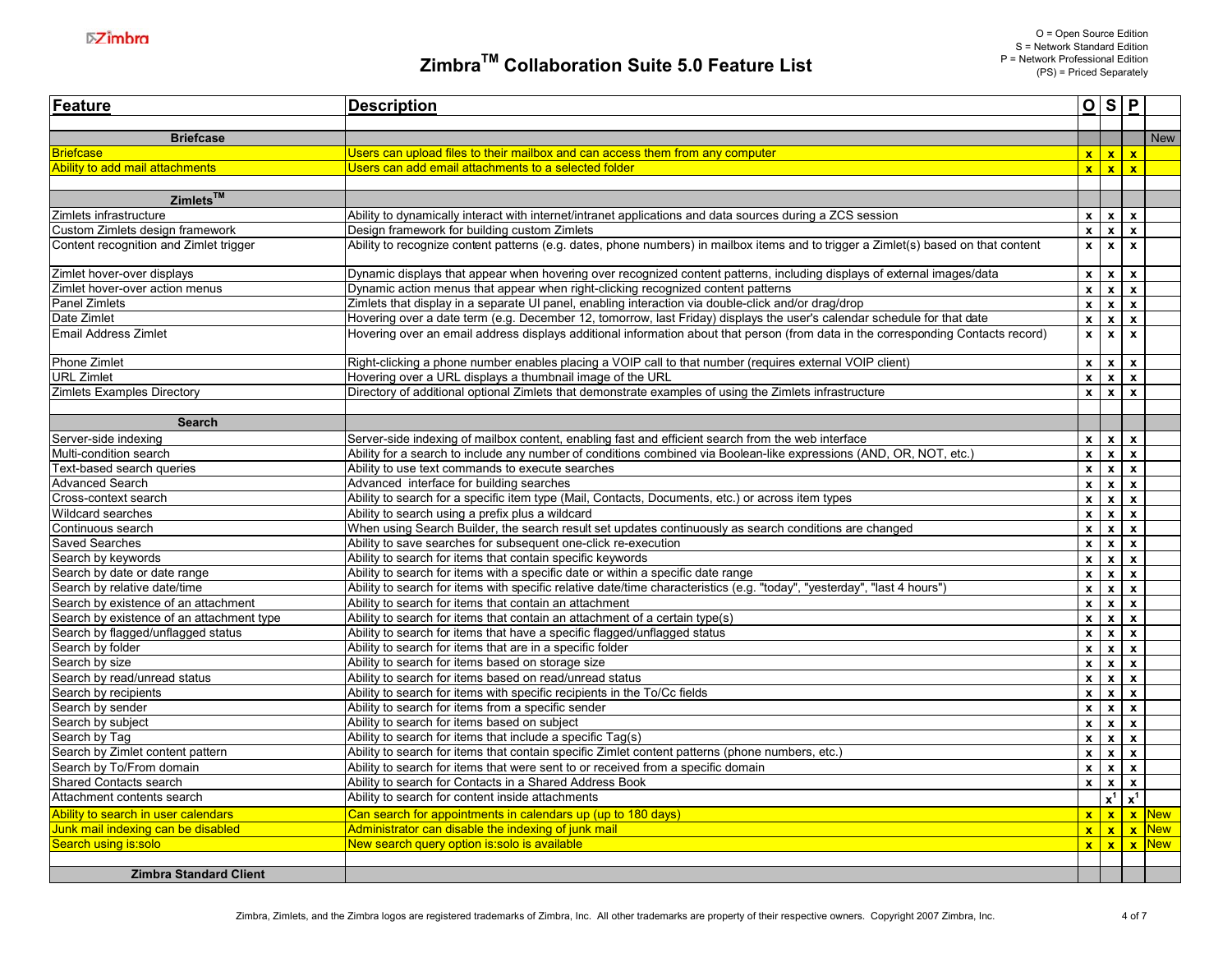| Feature                                           | <b>Description</b>                                                                                                                 |                           |                         | O S P                     |                   |
|---------------------------------------------------|------------------------------------------------------------------------------------------------------------------------------------|---------------------------|-------------------------|---------------------------|-------------------|
| <b>Mail</b>                                       |                                                                                                                                    |                           |                         |                           |                   |
| Conversations                                     | Automatic grouping of messages in a message thread, enabling efficient message organization                                        | $\mathbf{x}$              | $\mathbf{x}$            | $\mathbf{x}$              |                   |
| Conversations span folders                        | Conversations are formed independently of folders, meaning that messages in different folders can be part of the same conversation | $\mathbf{x}$              | $\overline{\mathbf{x}}$ | $\mathbf{x}$              |                   |
| Conversation rehash                               | If a message is contributed to a conversation, that conversation is marked as unread and moved to the top of the Inbox             | $\boldsymbol{\mathsf{x}}$ |                         | $x \mid x$                |                   |
| Preview pane                                      | Ability to view a highlighted message in a preview pane                                                                            | $\mathbf{x}$              | $\mathbf{x}$            | $\mathbf{x}$              |                   |
| Drafts                                            | Ability to save in-progress messages to a Drafts folder                                                                            | $\overline{\mathbf{x}}$   | $\mathbf{x}$            | $\mathbf{x}$              |                   |
| Message sort                                      | Ability to sort messages based on subject, date, or sender                                                                         | $\mathbf{x}$              | $\mathbf{x}$            | $\mathbf{x}$              |                   |
| Flags                                             | Ability to flag/unflag messages/conversations for follow up                                                                        | $\mathbf{x}$              | $\mathbf{x}$            | $\mathbf{x}$              |                   |
| Away messages                                     | Ability to enable/disable a custom away message                                                                                    | $\mathbf{x}$              | $\mathbf{x}$            | $\mathbf{x}$              |                   |
| Personal folders and hierarchies                  | Ability to create personal folders and folder hierarchies                                                                          | $\pmb{\mathsf{x}}$        | $\pmb{\mathsf{x}}$      | $\mathbf{x}$              |                   |
| Signatures                                        | Ability to add a custom signature to a message                                                                                     | $\overline{\mathbf{x}}$   | $\mathbf{x}$            | $\mathbf{x}$              |                   |
| User-controlled forwarding                        | Ability for a user to set an automatic forwarding address and choose whether to leave a copy in the primary mailbox                | $\mathbf{x}$              | $\mathbf{x}$            | $\mathbf{x}$              |                   |
| Reply with attachments option                     | Option to Reply or Reply-All while retaining the attachments from the original message                                             | $\mathbf{x}$              | $\mathbf{x}$            | $\mathbf{x}$              |                   |
| Quota indicator                                   | Visual indicator of quota and amount of quota consumed                                                                             | $\mathbf{x}$              |                         | $x \mid x$                |                   |
| <b>RSS/ATOM Feed</b>                              | Ability to subscribe to RSS/ATOM feeds                                                                                             | $\mathbf{x}$              | $\mathbf{x}$            | $\mathbf{x}$              |                   |
| <b>Multiple Signatures</b>                        | Ability to create up to 20 custom signature                                                                                        |                           |                         |                           | $x   x   x  $ New |
| <b>Multiple Identities Support</b>                | Ability for users to specify different user identities when sending email messages                                                 |                           |                         |                           | $x x x$ x New     |
| <b>Address Book (Contacts)</b>                    |                                                                                                                                    |                           |                         |                           |                   |
| Add new contacts                                  | Ability to add contact to the Contact list                                                                                         |                           |                         | $x \mid x \mid x$         |                   |
| Enable auto adding of contacts                    | Ability to have contacts automatically added                                                                                       | $\mathbf{x}$              | $\mathbf{x}$            | $\mathbf{x}$              |                   |
| Personal Distribution Lists (Group Lists)         | Ability to create group contact lists in their Contacts list                                                                       | $\pmb{\mathsf{x}}$        | $\boldsymbol{x}$        | $\boldsymbol{\mathsf{x}}$ |                   |
| Multiple Address Books per mailbox                | Ability to create multiple Address Books in a single mailbox                                                                       | $\mathbf{x}$              | $\mathbf{x}$            | $\mathbf{x}$              |                   |
| alendar                                           | Many of the basic calendar features including                                                                                      |                           |                         |                           | x x x New         |
| <b>Calendar Support</b>                           | Can create multiple calendars, import calendars and share calendars                                                                |                           |                         |                           | x x x             |
| <b>Create meetings</b>                            | Ability to create meetings, all day events and appointments, mark them private and set free/busy                                   |                           |                         |                           | $x   x   x$ New   |
| Per-appointment time zone settings                | Ability to set an explicit time zone for an appointment                                                                            |                           |                         |                           | $x   x   x$ New   |
| Multiple view options                             | Ability to view calendars by day, week, work, week, month or as schedule view                                                      |                           |                         |                           | x x x             |
| Subscribe to external calendars                   | Ability to subscribe to an external calendar in iCalendar (.ics) format                                                            |                           |                         |                           | $x   x   x$ New   |
| Import/export calendars                           | Ability to import or export in iCalendar (.ics) format                                                                             |                           |                         |                           | x x x             |
| Recurrence and recurrence exceptions              | Ability to create recurring meetings and exceptions to recurring meetings                                                          |                           |                         |                           | $x   x   x$ New   |
| asks                                              |                                                                                                                                    |                           |                         |                           | <b>New</b>        |
| <b>Manage tasks</b>                               | Add tasks and set the start and due date, set the priority and keep track of the progress and percentage complete                  |                           |                         |                           | x x x             |
| <b>Share task lists</b>                           | Share task lists with internal and external users and set permission levels to manage or to view-only                              |                           |                         |                           | $x   x   x$ New   |
| <b>Create task folders</b>                        | Users can organize task lists into folders                                                                                         |                           |                         |                           | $x   x   x$ New   |
| Sort tasks                                        | Users can sort tasks by Status or Due Date                                                                                         |                           |                         |                           | $x   x   x  $ New |
| <b>Prioritize tasks</b>                           | Users can set the priority of tasks to high, normal or low                                                                         |                           |                         |                           | $x   x   x  $ New |
| Search                                            |                                                                                                                                    |                           |                         |                           |                   |
| Create new search                                 | Ability to enter a query and then save the search                                                                                  | $\mathbf{x}$              | $\mathbf{x}$            | $\mathbf{x}$              |                   |
| Move a saved search                               | Ability to move a saved search to another folder                                                                                   | $\mathbf{x}$              |                         | $x \mid x$                |                   |
| Tags                                              | Ability to categorize messages and contacts by attaching "Tags" with user-defined names and colors                                 |                           |                         | $x \mid x \mid x$         |                   |
| <b>Preferences enhancements</b>                   | Keyboard navigation, themes, set time zone, mail filters                                                                           |                           |                         |                           | x x x             |
| <b>MAP &amp; POP Aggregation of Mail Accounts</b> | Ability for users to aggregate external mail accounts using IMAP or POP                                                            |                           |                         |                           | x x x             |
| <b>Instant Messaging - Beta</b>                   |                                                                                                                                    |                           |                         |                           | <b>New</b>        |
| IM client & server support for individual/group   | <b>XMPP based IM client and server for individual and group conversations</b>                                                      |                           |                         |                           |                   |
| conversations<br>Chats are indexed and stored     | Ability to index and search IM conversations                                                                                       |                           |                         |                           |                   |
|                                                   |                                                                                                                                    |                           |                         |                           |                   |
| <b>Domain-Level Management</b>                    |                                                                                                                                    |                           |                         |                           |                   |
| Multi-domain administration                       | Ability to create and manage multiple mail domains within a single ZCS instance                                                    | $\mathbf{x}$              | $\mathbf{x}$            | $\pmb{\chi}$              |                   |
| Per-domain GAL                                    | Ability to use different Global Address Lists for each domain                                                                      | $\mathbf{x}$              | $\mathbf{x}$            | $\mathbf{x}$              |                   |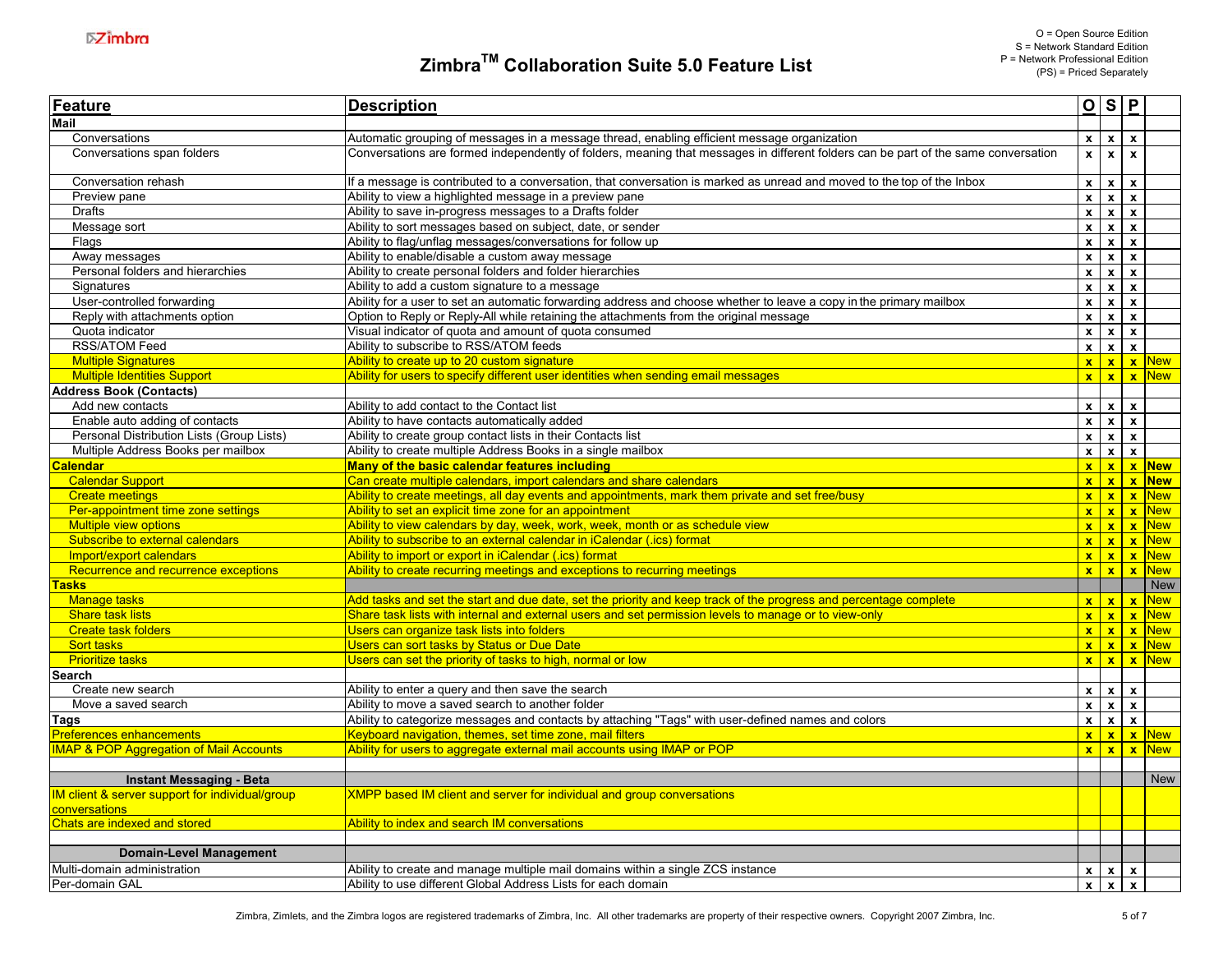| Feature                                       | <b>Description</b>                                                                                                                     |              |              | $Q$ $S$ $P$                   |                        |
|-----------------------------------------------|----------------------------------------------------------------------------------------------------------------------------------------|--------------|--------------|-------------------------------|------------------------|
| Per-domain authentication                     | Ability to use different authentication stores for each domain                                                                         | $\mathbf{x}$ |              | $x \mid x$                    |                        |
| Domain Administrators                         | Ability to delegated domain-level administrators to manage users and other settings specific to a domain                               |              |              | $x \mid x$                    |                        |
| Domain-level branding                         | Ability to create domain-specific custom branding of the web interface                                                                 |              |              | $x \mid x$                    |                        |
| Domain admins can set account quotas          | Ability to enable a domain admin to update account quotas up to a maximum set value                                                    |              |              | $x \mid x$                    |                        |
| Per-domain quota management                   | Ability to set quota for each domain (either unlimited or a maximum value per account)                                                 | $\mathbf{x}$ |              | $x \mid x$                    |                        |
| <b>Move domains</b>                           | Ability to move a domain                                                                                                               |              |              |                               | $x \mid x$ New         |
| <b>Archiving &amp; Discovery (PS)</b>         | COS-based auto provisioning of archived accounts                                                                                       |              |              |                               | $x \,   \, x \,  $ New |
| <b>Cross mailbox search</b>                   | Ability to search across mailboxes from the administration console                                                                     |              |              |                               | $x \mid x \mid$ New    |
| <b>Storage</b>                                |                                                                                                                                        |              |              |                               |                        |
|                                               |                                                                                                                                        |              |              |                               |                        |
| Single-copy message storage                   | Messages (including attachments) sent to multiple users are stored once to optimize storage space                                      | $\mathbf{x}$ |              | $x \mid x$                    |                        |
| Quotas                                        | Ability to set quotas for mailbox size and number of Contacts                                                                          | $\mathbf{x}$ | $x \mid x$   |                               |                        |
| Mailbox Quota view                            | View of mailboxes sortable by quota, total mailbox size, or % quota consumed                                                           | $\mathbf{x}$ |              | $x \mid x$                    |                        |
| Message retention policies                    | Ability to define retention policies for all messages, trashed messages, and/or junk messages                                          |              |              | $x \mid x \mid x$             |                        |
| Online mailbox move                           | Ability to move a mailbox(es) from one server to another without requiring system downtime or affecting other mailboxes                |              |              | $x \mid x$                    |                        |
| Hierarchical storage management               | Ability to run a regularly scheduled process that moves older messages to a secondary storage vdume                                    |              | $\mathbf{x}$ | $\mathbf{x}$                  |                        |
| <b>System Health &amp; Security</b>           |                                                                                                                                        |              |              |                               |                        |
| Native anti-spam                              | The ZCS natively includes Spam Assassin and the DSPAM filter for spam protection (can be turned on/off)                                | $\mathbf{x}$ |              | $x \mid x$                    |                        |
| Configurable spam sensitivity                 | Administrator interface setting to specify spam quarantine and kill thresholds                                                         | $\mathbf{x}$ | $x \mid x$   |                               |                        |
| Automated spam training                       | Messages that users mark as Junk / Not Junk are automatically fed into the spam training engine                                        | $\mathbf{x}$ |              | $x \mid x$                    |                        |
| Native anti-virus                             | The ZCS natively includes Clam AntiVirus for virus protection (can be turned on/off)                                                   | $\mathbf{x}$ |              | $x \mid x$                    |                        |
| Configurable virus signature update frequency | Administrator interface setting to define the update frequency for virus signatures                                                    | $\mathbf{x}$ |              | $x \mid x$                    |                        |
| SMTP authentication                           | Ability to enforce client authentication to the SMTP server before relaying mail (with option to require authentication over TLS)      | $\mathbf{x}$ |              | $x \mid x$                    |                        |
| System dashboards                             | Graphical display of system activity including disk usage, message volume, and AS/AV results                                           | $\mathbf{x}$ |              | $x \mid x$                    |                        |
| Service monitoring/status view                | Ability to monitor the status of all core system servers/services in a single view                                                     | $\mathbf{x}$ |              | $x \mid x$                    |                        |
| Attachment blocking                           | Ability to block attachments based on criteria such as attachment type or size                                                         | $\mathbf{x}$ | $\mathbf{x}$ | $\mathbf{x}$                  |                        |
| Clustering/High-Availability                  | Native integration with Red Hat Cluster Suite, enabling N+M active/passive clustering across ZCS servers                               |              |              | $\mathbf{x}^2$ $\mathbf{x}^2$ |                        |
| Attachment conversion to HTML                 | Ability to enforce that attachments be viewed as HTML, enabling risk-free attachment viewing without requiring attachment-native       |              |              | $x^1$ $x^1$                   |                        |
|                                               | applications on the viewer's machine                                                                                                   |              |              |                               |                        |
| <b>Install and Manage Certificates</b>        | Install and manage certificates from the administration console                                                                        | $\mathbf{x}$ |              |                               | $x \mid x \mid$ New    |
| <b>Cluster Management Support using VCS</b>   | ZCS Cluster management support for Veritas Cluster Server by Symantec version 5.0                                                      |              |              |                               | $x \,   \, x \,  $ New |
| <b>COMPATIBILITY &amp; INTEROPERABILITY</b>   |                                                                                                                                        |              |              |                               |                        |
| Zimbra Connector for Outlook (ZCO)            |                                                                                                                                        |              |              |                               |                        |
| MAPI-based connector                          | MAPI-based synchronization of mail, contacts, and calendar data between Outlook and the Zimbra server                                  |              |              | $\mathbf{x}$                  |                        |
| <b>MSI</b> installer                          | The ZCO is packaged as a Windows-standard .MSI installer, enabling standard Windows Installer management and utilities                 |              |              | $\pmb{\mathsf{x}}$            |                        |
| Automatic profile creation                    | An Outlook/Zimbra profile is automatically created as part of the ZCO installation process, with optionally pre-configured server/port |              |              | $\boldsymbol{\mathsf{x}}$     |                        |
| Offline access                                | ZCO users utilize a local, synchronized Outlook data store, enabling full offline Outlook use                                          |              |              | $\pmb{\mathsf{x}}$            |                        |
| Auto-detect connection status                 | Online/offline status is automatically detected, enabling the user to work without having to specify their connection status           |              |              | $\boldsymbol{\mathsf{x}}$     |                        |
| Cached mode operation                         | Synchronization operations are cached and synchronized as an asynchronous process, enabling optimal Outlook performance                |              |              | $\pmb{\mathsf{x}}$            |                        |
| Tags/Categories sync                          | Tags are automatically and bidirectionally synced between Outlook and the Zimbra server (Zimbra tags = Outbok categories)              |              |              | $\boldsymbol{\mathsf{x}}$     |                        |
| Global Address List sync                      |                                                                                                                                        |              |              |                               |                        |
|                                               | Global Address Lists are automatically synced between Outlook and the Zimbra server                                                    |              |              | $\boldsymbol{\mathsf{x}}$     |                        |
| Free/Busy access                              | Ability for an Outlook user to view other users' Free/Busy information                                                                 |              |              | $\boldsymbol{\mathsf{x}}$     |                        |
| Local archiving                               | Outlook users can create one or more local archive stores to manage server-side quota restrictions                                     |              |              | $\pmb{\mathsf{x}}$            |                        |
| Secure connectivity over HTTPS                | Option for secure connectivity over HTTPS, encrypting all traffic between the Outlook user's machine and the Zimbra server             |              |              | $\mathbf x$                   |                        |
| Sync progress window                          | Each synchronization process displays a progress window indicating the progress of the sync and the amount of data transferred         |              |              | $\boldsymbol{\mathsf{x}}$     |                        |
| Shared/Delegated access                       | Ability to share or delegate mail, contacts, or calendar folders with Outlook by selecting the appropriate privileges                  |              |              | $\pmb{\mathsf{x}}$            |                        |